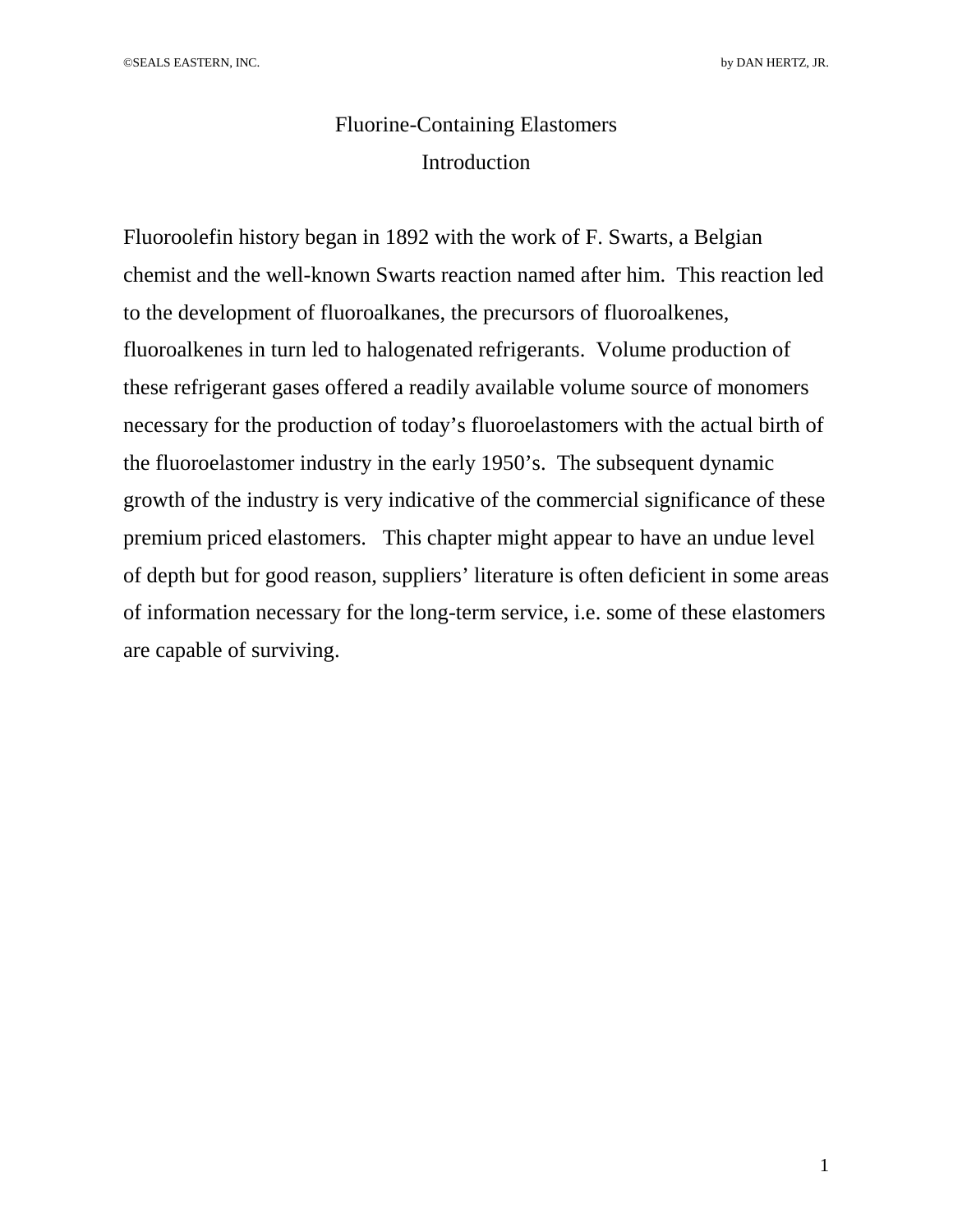©SEALS EASTERN, INC. by DAN HERTZ, JR.

## Fluoroelastomer Development

The substitution of fluorine for a hydrogen on a carbon-backbone macromolecule creates a unique class of rubbers typically referred to as fluoroelastomers. The chemistry is straightforward: a hydrogen atom-H (atomic mass-1, atomic radius-0.12 nm) is replaced by a fluorine atom-F (atomic mass-19, atom radius-0.135 nm). Hydrocarbon rubbers (hydrogen and carbon) are classified as nonpolar, however, the substitution with fluorine creates polar molecules. Reference to the periodic chart helps explain the difference in polarity. Hydrogen is a Group I element where electrophillic reactions (electron pair acceptor-EPA) or acidic reactions dominate. Whereas fluorine, a Group VII element, is on the opposite side of the periodic chart where nucleophillic reactions (electron-pair donor-EPD) or basic reactions dominate. The measure of electronegativity or electron acceptance is 2.2 for hydrogen and 4.0 (the maximum value) for fluorine on the Flory Electronegativity Scale. A review of bond strengths helps explain, in subsequent discussion, the changes in properties achieved through the fluorine substitution.

## Polar Bond Strength

Bond strengths, or more correctly homolytic bond dissociation energy (BDE) as measured on a simple alkane-methane and a halogen (fluorine, chlorine, bromine, iodine) substituted methane are revealing.

| CH3-H                 | $435$ kJ/mol |
|-----------------------|--------------|
| $\rm CH_{3}$ -F       | $451$ kJ/mol |
| $CH_3$ -Cl            | $351$ kJ/mol |
| $CH3-Br$              | $293$ kJ/mol |
| $\rm CH_{3}\text{-}I$ | $234$ kJ/mol |

It is apparent that bond dissociation energies establish basic parameters for both elastomer thermal stability and ease of abstraction for crosslink site development.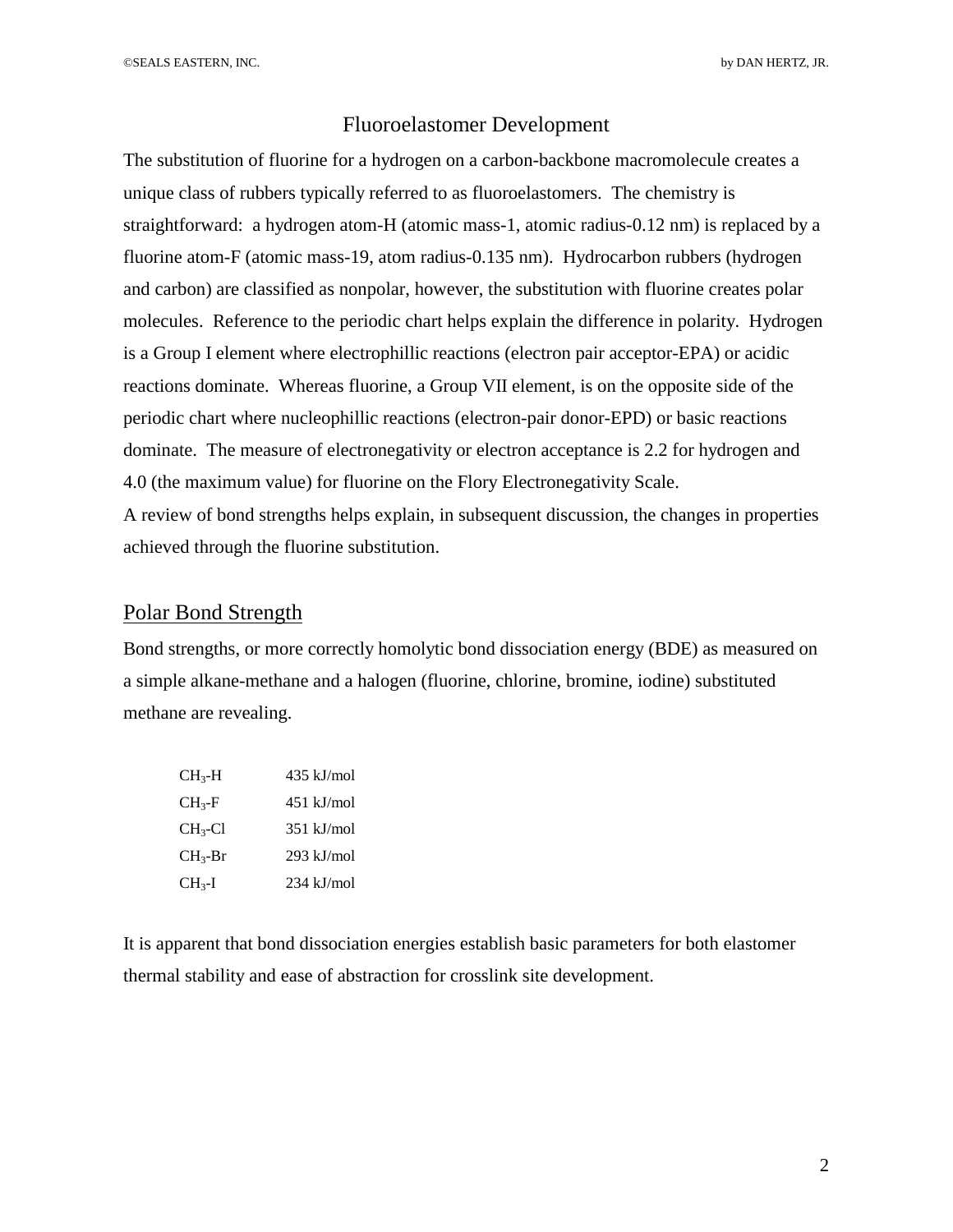### Fluoroelastomer Classifications

ASTM D1418 – "Standard Practice for Rubber and Rubber Latices – Nomenclature" offers a convenient and preferred ASTM categorization for fluoroelastomers by listing three (3) categories (FKM, FFKM, and FEPM) and their general description. Logically these categories should define the classification of the monomers used in the polymerization. Although not specifically designated, they also define the ultimate service application. D1418-98, as all ASTM specifications, is subject to revision, approval and/or reapproval. The following nomenclature might be logical for subsequent revisions.

FKM, is the largest category (80+%) of fluoroelastomer. All FKM designated elastomers contain vinylidene fluoride  $(VF_2)$ , a disubstituted monomer. Due to the growth of this category a more logical D1418 description might be:

"FKM – Fluoro rubber of the polymethylene type that utilizes vinylidene fluoride as a comonomer and have substituent fluoro, alkyl, perfluoroalkyl or perfluoroalkoxy groups in the polymer chain, with or without a curesite monomer".

There are currently five (5) logical FKM category elastomers currently differentiated only by trademarks. They might now be classified as the following FKM types:

- Type 1. Dipolymer of hexafluoropropylene and vinylidene fluoride
- Type 2. Terpolymer of tetrafluoroethylene, hexafluoropropylene and vinylidene fluoride
- Type 3. Terpolymer of tetrafluoroethylene, a fluorinated vinyl ether, and vinylidene fluoride
- Type 4. Terpolymer of tetrafluoroethylene, propylene and vinylidene fluoride
- Type 5. Pentapolymer of tetrafluoroethylene, hexafluoropropylene, ethylene, a fluorinated vinyl ether and vinylidene fluoride

2) The current FFKM designation "Perfluoro rubbers of the polymethylene type having all substituent groups on the polymer chain either fluoro, perfluoroalkyl, or perfluoroalkoxy groups" needs no change.

3) The third category, FEPM ( originally designated for "Copolymer of tetrafluoroethylene and propylene"), requires updating for the addition of new elastomers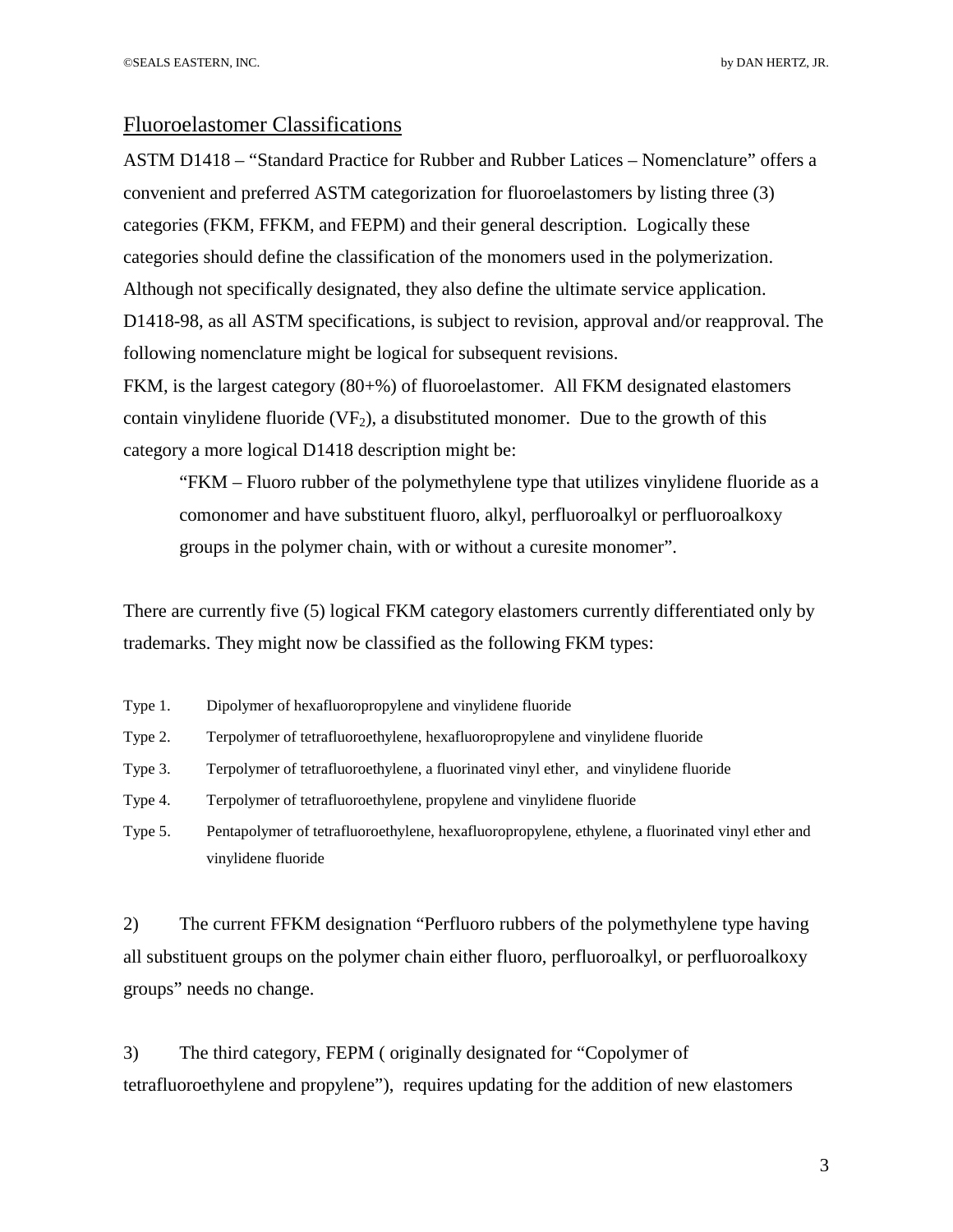suitable for similar service. The implied service suitability defined by the tetrafluoroethylene and propylene monomers would be adequately defined by the following nomenclature change:

"FEPM-a fluoro rubber of the polymethylene type containing one or more of the monomeric alkyl, perfluoroalkyl, and/or perfluoroalkoxy groups with or without a curesite monomer (having a reactive pendant group)."

## Fluoroelastomer Categories

Using the ASTD 1418 background, we can simply state that fluoroelastomers are available in three compositionally distinct categories based on polymerization of two or more specific types of monomers:

#### Monomer Category

- 1. Nonsubstituted (hydrocarbon) alkene monomers (ethylene-E propylene-P).
- 2. Partially substituted (hydrofluoro) alkene monomers (vinylidene fluoride-VF<sub>2</sub>).
- 3. Fully substituted (perfluoro) alkene monomers (tetrafluoroethylene-TFE, hexafluoropropylene-HFP, perfluoromethyl vinyl ether-PMVE.

Referring back to the various FKM classifications, we can further differentiate specific applications:

#### FKM Category

| Type 1: | General purpose, best balance of overall properties. Typical 66 weight percent of fluorine.      |  |  |  |
|---------|--------------------------------------------------------------------------------------------------|--|--|--|
| Type 2: | Higher heat resistance, best aromatic solvent resistance of the $VF2$ containing                 |  |  |  |
|         | fluoroelastomers. Typical 68 and 69 $\frac{1}{2}$ weight percent fluorine.                       |  |  |  |
| Type 3: | Improved low-temperature performance, higher cost. Typical 62 and 68 weight percent<br>fluorine. |  |  |  |
| Type 4: | Improved base resistance, higher swell in hydrocarbons, decreased low-temperature                |  |  |  |
|         | performance. Typical 67 weight percent fluorine.                                                 |  |  |  |
| Type 5: | Improved base resistance, low swell in hydrocarbons, improved low-temperature                    |  |  |  |
|         | performance.                                                                                     |  |  |  |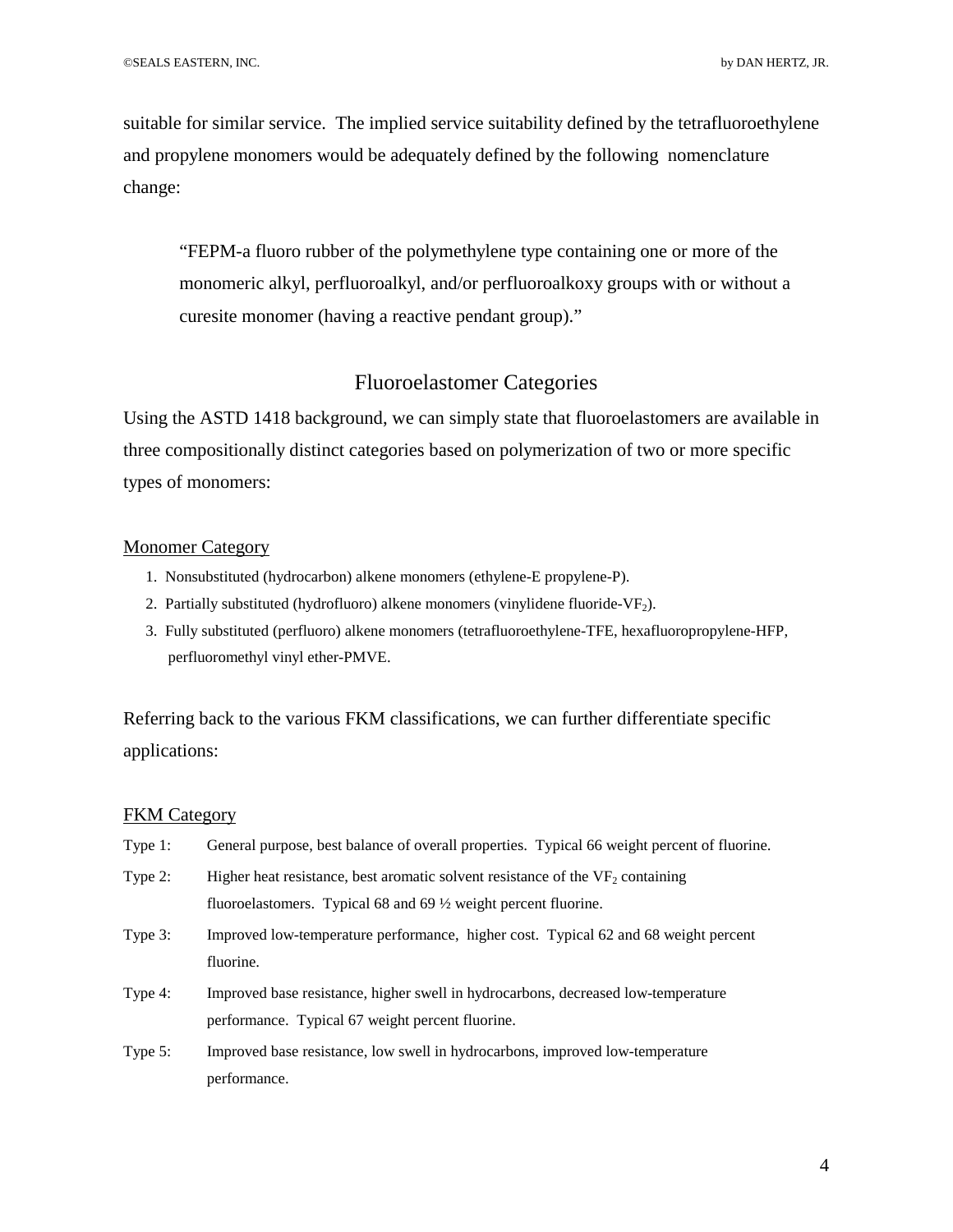#### FFKM Category

These elastomers, correctly defined as perfluoroelastomers (totally fluorinated-no hydrogens) have outstanding fluid resistance, base-resistance, dielectric properties and high temperature resistance. The major market (80%) is essentially solvent resistant applications. Aerospace applications range from oxidizer resistant components and both commercial and military jet engine seals operating in a sustained high temperature environment. Originally introduced by Dupont (Kalrez<sup>®</sup>), in the 1970's, additional suppliers are Daikin (Japan-1980's) and Ausimont (Italy-1990's).

### **FEPM Category**

The original developer (Dupont-1960's) never commercialized the elastomer, a copolymer of propylene and tetrafluoroethylene due to lack of market interest. Reintroduced (Asahi Glass Co.-1970's), the elastomer found a specific niche in the emerging high-temperature "sour" oil and gas production environment operating continuously at temperatures in excess of 200°C in the presence of hydrocarbons, carbon dioxide, hydrogen sulfide and brines. The addition of very basic inhibitors (amines) during hydrocarbon production and the presence of metal halides in completion fluids (ranging from very weak to very strong Lewis acids, as well as, very basic chemicals) have made this category of fluoroelastomers the material of necessity in this environment. The fundamental properties of propylene-tetrafluoroethylene rubber are a function of the characteristic properties of the non-substituted alkene and a totally fluorinated alkene. Hence other monomer combinations offer similar properties with possible enhancements desirable i.e.; lower swell in lighter and aromatic hydrocarbons and improved low-temperature properties. In summary, this category of elastomers is unique in both aqueous and nonaqueous electrolytes, which include engine coolants and highly stabilized lubricants. Along with the FFKM category it is suitable for service in all classes of petroleum based hydraulic fluids, di and polyesters, phosphate ester and silicic acid ester fluids.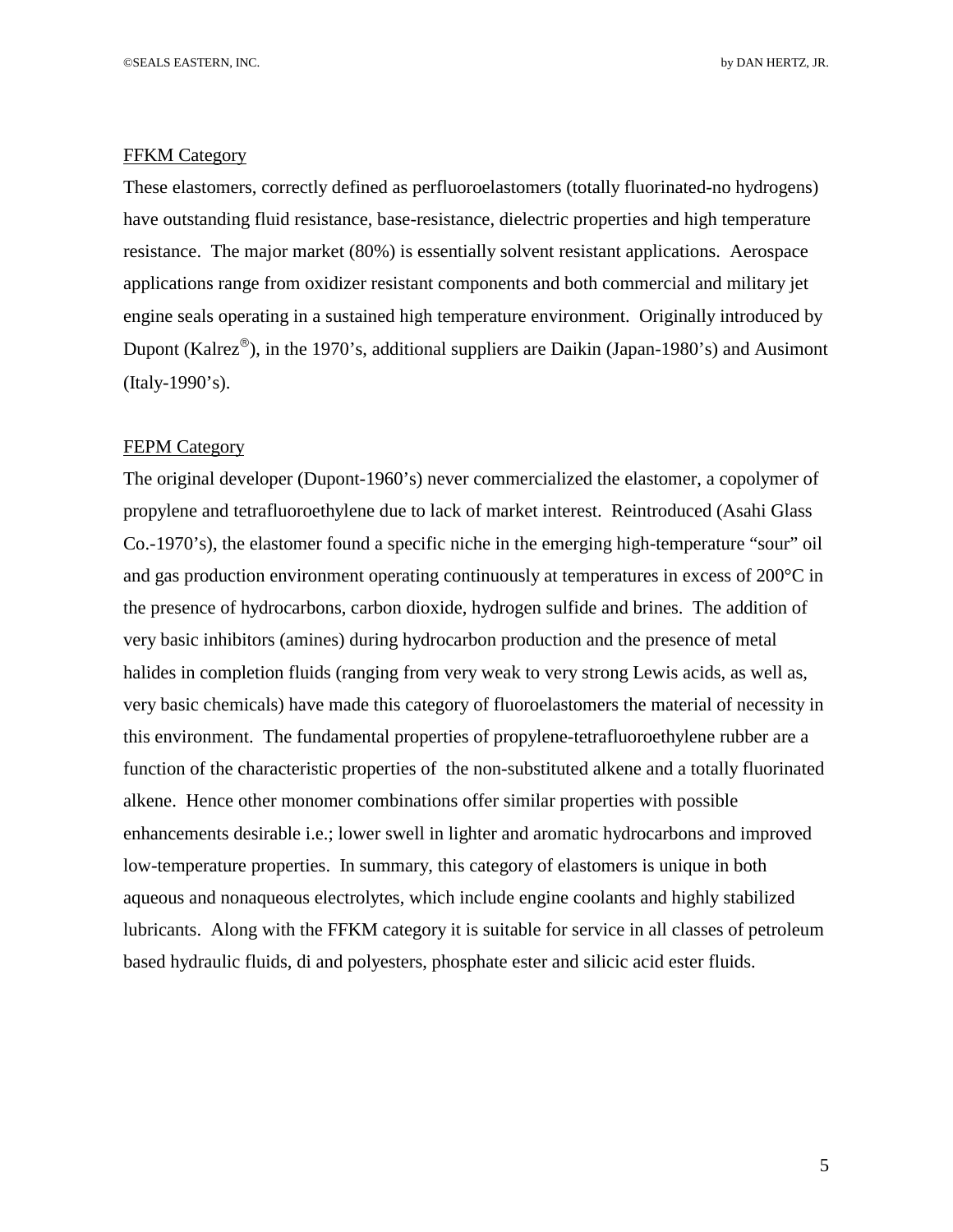©SEALS EASTERN, INC. by DAN HERTZ, JR.

## Service Fluids Resistance

The major usage of fluoroelastomers is in automotive applications. The increasing environmental demands of service applications have produced some unique challenges as detailed.

Fuels: Gasoline, once a relatively simple mixture of aliphatic and aromatic hydrocarbons now require oxygenates (MTBE, methanol, ethanol and octanol) to reduce the  $NO<sub>x</sub>$  potential. These mixtures are now a "mixed solvent" system of polar and non-polar components, a seal designer's nightmare. The lowest volume changes are achieved by the FKM Class 2, 69 ½ weight percent fluorine class. If improved low temperature performance is required, FKM Type 3 fluoroelastomers might be considered (at a higher cost).

Engine Lubricating Oils: Demands for higher performance engines has raised the bulk oil operating temperatures. To meet the new SAE requirements, lubricant suppliers are using increasingly aggressive stabilizer packages. The ASTM reference material, is ASTM Service Fluid 105 representing SAE 5W30. Polymer suppliers feel this standard is too aggressive and point out that "aerated" engine oil is far less aggressive. This is understandable since the additive packages are designed to scavenge oxygen hence the lubricant stability is being rapidly diminished. The automotive manufacturers still recommend 3000 mile oil changes (which represents 60-80 hours of driving time) so the stabilizer package in real life is being renewed on a regular basis. The effect the stabilizers have on fluoroelastomers is discussed in more detail in the discussion "Aqueous and Nonaqueous Electrolytes.

## Crosslinking Theory

The process of curing (crosslinking) creates a three-dimensional structure that makes the elastomer suitable for long-term mechanical service under a sustained load (stress) or constant deformation (strain). The two services are the typical initial requirements for shock and vibration control or sealing. Invariably the crosslinks themselves are often the most vulnerable component of the cured elastomer. By reviewing the crosslinking mechanism from both a physical (mechanical) perspective and its chemical structure, we often get our first indications of long-term serviceability. In order to crosslink fluoroelastomers, there are

6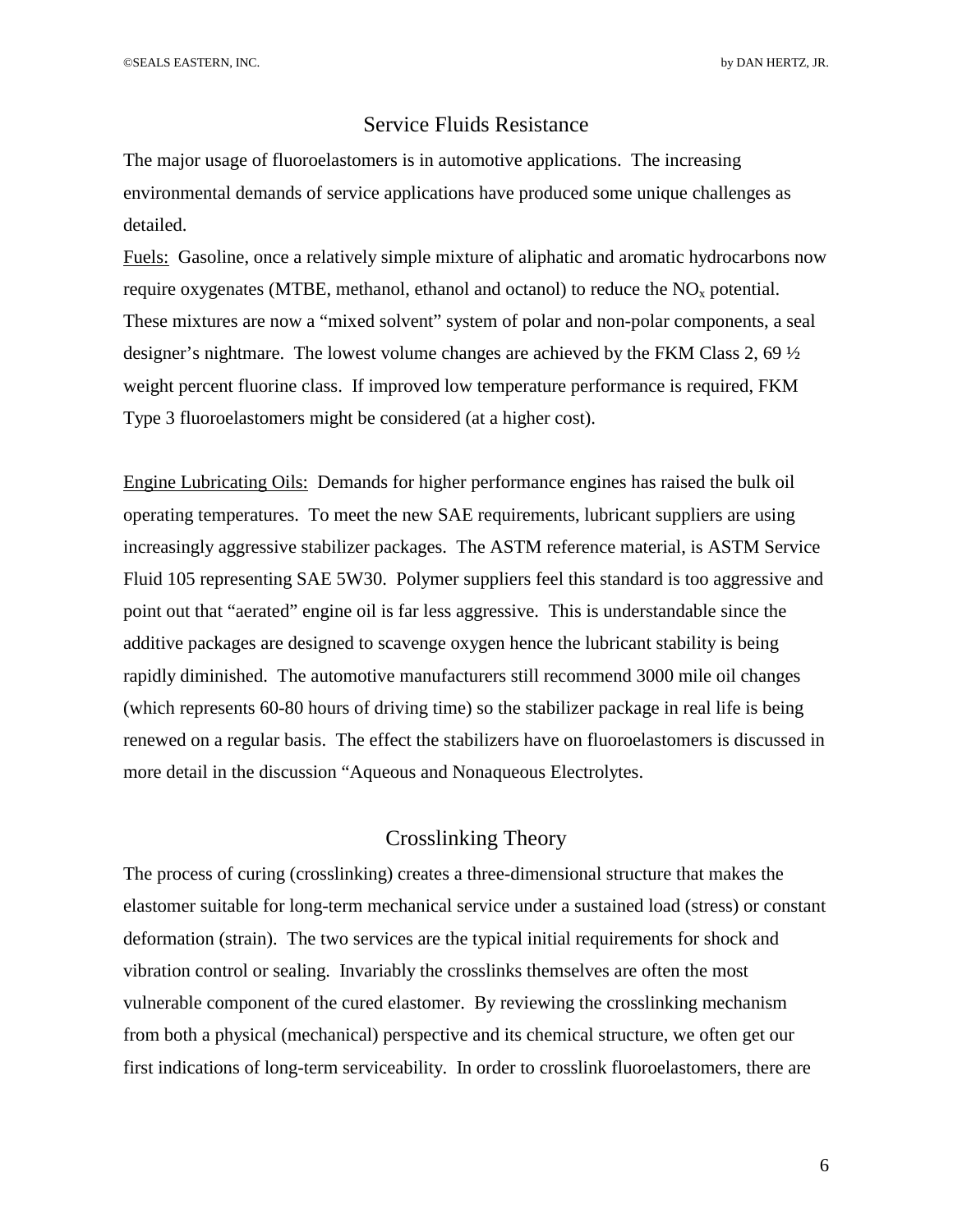two distinct halogen elimination reactions that are used to develop crosslinking sites in hydrofluorocarbon elastomers:

- 1. E2 Mechanism the simultaneous departure of hydrogen and the adjacent fluorine initiated by a nucleophile (base). This is the logical route reaction for creating the crosslink site (a double bond in the backbone) for the vinylidene fluoride containing elastomers.
- 2. E1 Mechanism normally operates without a base. The crosslink initiating mechanism is ionization provided by an electrophile (peroxide radical). The specific location is a cure-site monomer (CSM) having an iodine or bromine substitution that is readily displaced by the peroxide radical. In the case of perfluoroelastomers, there are several suitable cure-site monomers having a reactive pendant group thus leaving the backbone intact, which in turn improves the long-term heat resistance. After developing the crosslink site, the different chemical mechanisms for each cure route use the following different reactions
	- a. Addition reaction diamine crosslinks
	- b. Aromatic nucleophillic substitution reaction dihydroxy crosslinks
	- c. ENE reaction triazine crosslinks

Keep in mind the first two reactions are IONIC, and the third FREE RADICAL.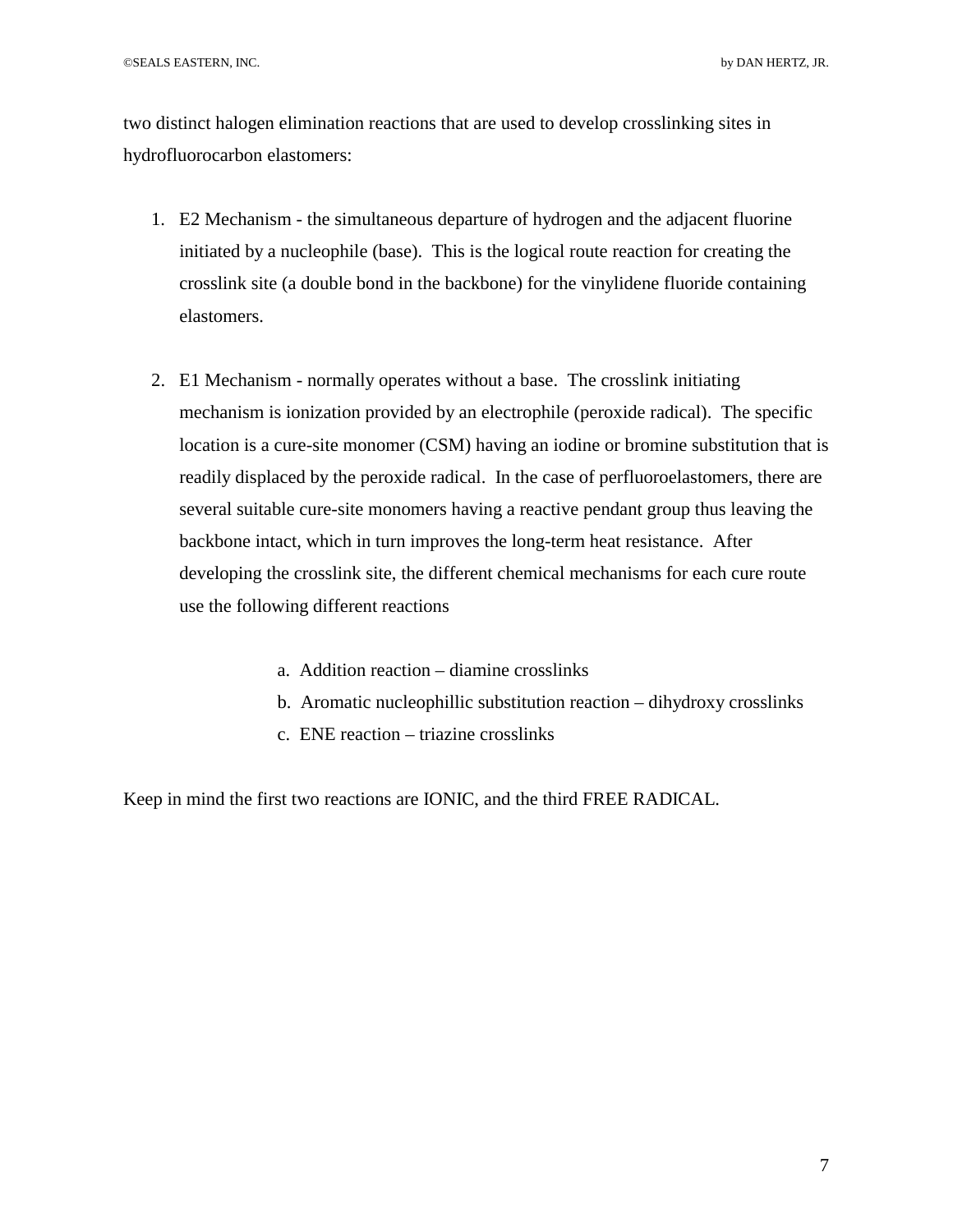### Crosslinking Chemistry

#### Diamine Cures

The original crosslinking chemistry used a  $(CO<sub>2</sub>)$  blocked diamine, hexamethylene diamine carbamate (HMDAC). The very basic character of any amine initiates dehydrofluorination at a vinylidene fluoride  $(VF_2)$  site, now followed by an amine addition (crosslink). The subsequent hydrogen fluoride (HF) molecule reacts with magnesium oxide (a compounding ingredient) rearranging to form magnesium fluoride and water. The water is loosely bound as magnesium hydroxide. Thus each crosslink is accompanied by one mole of water and one mole of carbon dioxide. This is essentially an equilibrium reaction until the water is driven off by an extended high temperature postcure. The amine cure system still enjoys some popularity as it enhances rubber-to-metal bonding and the hexamethylene crosslink is mechanically mobile offering interesting dynamic properties. Note: the detailed description of this crosslinking mechanism is designed to educate the reader about the relationship between any basic environment and the vinylidene fluoride component of the FKM class of fluoroelastomers.

#### Dihydroxy Cures

The dihydroxy cure or Bispenol AF system was commercialized in the 1970's and became an immediate success. The system offered dramatically improved compression-set resistance, excellent heat stability and greatly improved processing safety. Hydrolytic (water) stability was also improved. Again, the vinylide fluoride presence was necessary to develop a crosslinking site. For hydrocarbon service, it is the preferred cure system.

#### Triazine-Peroxide Cures

Triazine (peroxide) crosslinking occurs at specific sites available on the curesite monomer (CSM). The cure-site monomer and curing mechanism was originally developed for an improved low-temperature fluoroelastomer based on vinylidene fluoride  $(VF_2)$  and perfluoromethyl vinyl ether (PMVE). The very acidic  $VF_2$  and the ionic cure mechanisms (diamine and BPAF) create cleavage of the trifluoroalkoxy group on the PMVE resulting in backbone cleavage, and a perfluoromethanol by product. The addition of the curesite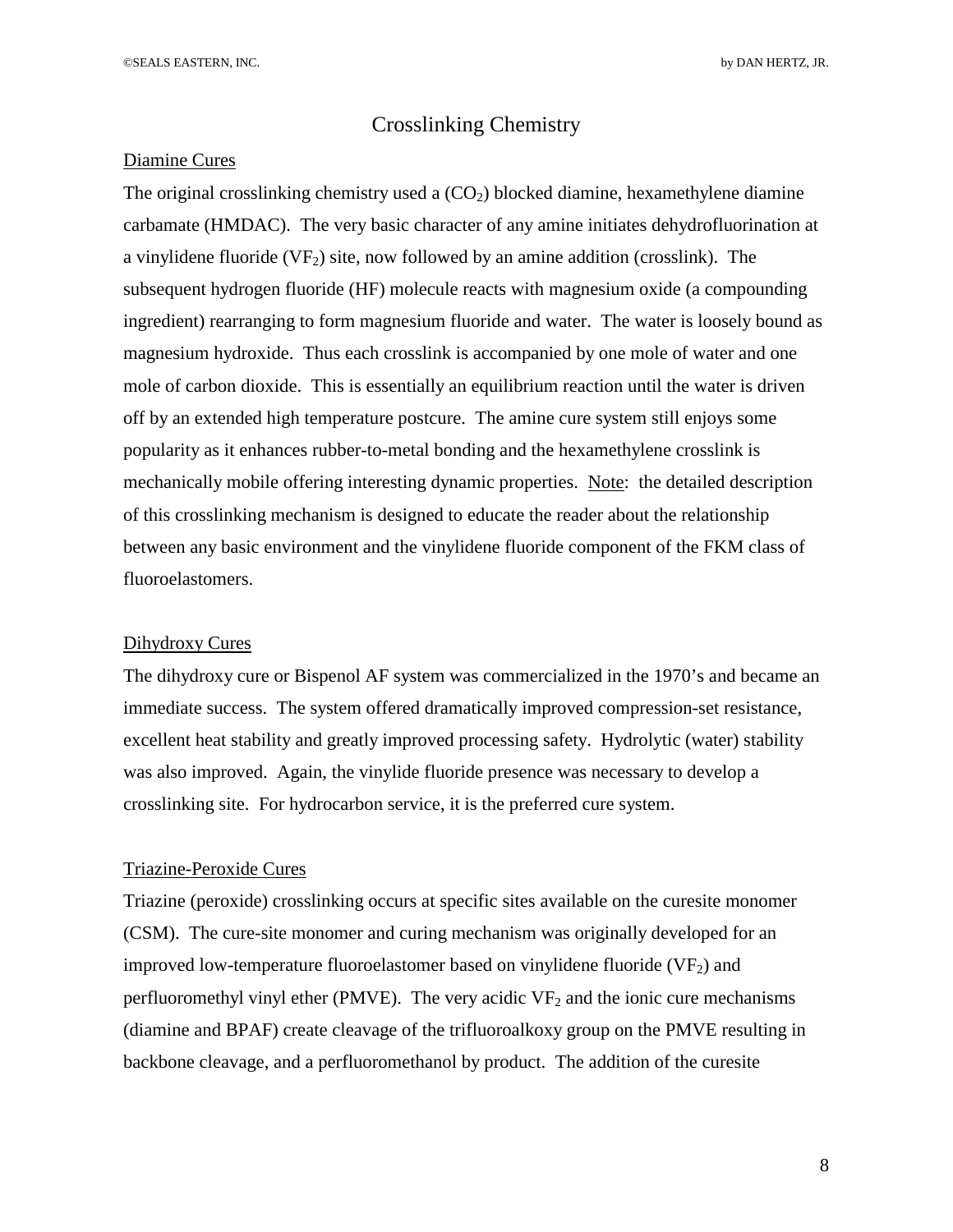monomer allows an orderly crosslinking (electrophillic as opposed to nucleophillic) process whereby the triazine structure becomes the crosslink.

## Compounding Guidelines

Typical fluoroelastomer formulations utilizing the different cure mechanisms consist of the following (all quantities listed in parts per hundred parts rubber, phr).

|                                    | Vinylidene Fluoride Types-Diamine Cure     |  |
|------------------------------------|--------------------------------------------|--|
| Diamine crosslinker                | $1-3$                                      |  |
| Inorganic base: MgO, lead salts    | 15                                         |  |
| Filler: carbon black               | $15 - 60$                                  |  |
|                                    | Vinylidene Fluoride Types-Bisphenol Cure   |  |
| Bisphenol crosslinker              | $1 - 3$                                    |  |
| Quaternary phosphonium accelerator | $0.25 - 1$                                 |  |
| Inorganic bases                    |                                            |  |
| Ca(OH) <sub>2</sub>                | $3-6$                                      |  |
| MgO                                | $3-6$                                      |  |
| Filler: carbon black               | 15-60                                      |  |
|                                    | Cure-Site Monomer-Triazine (Peroxide) Cure |  |
| Triazine crosslinker               | $3-9$                                      |  |
| Organic peroxide                   | $2 - 6$                                    |  |
| Inorganic base: ZnO                | $3-6$                                      |  |
| Filler: carbon black               | 15-60                                      |  |

Mixing can be done on both open mill and internal mixers. The high Mooney elastomers have rapid heat-buildup tendencies and should be treated accordingly.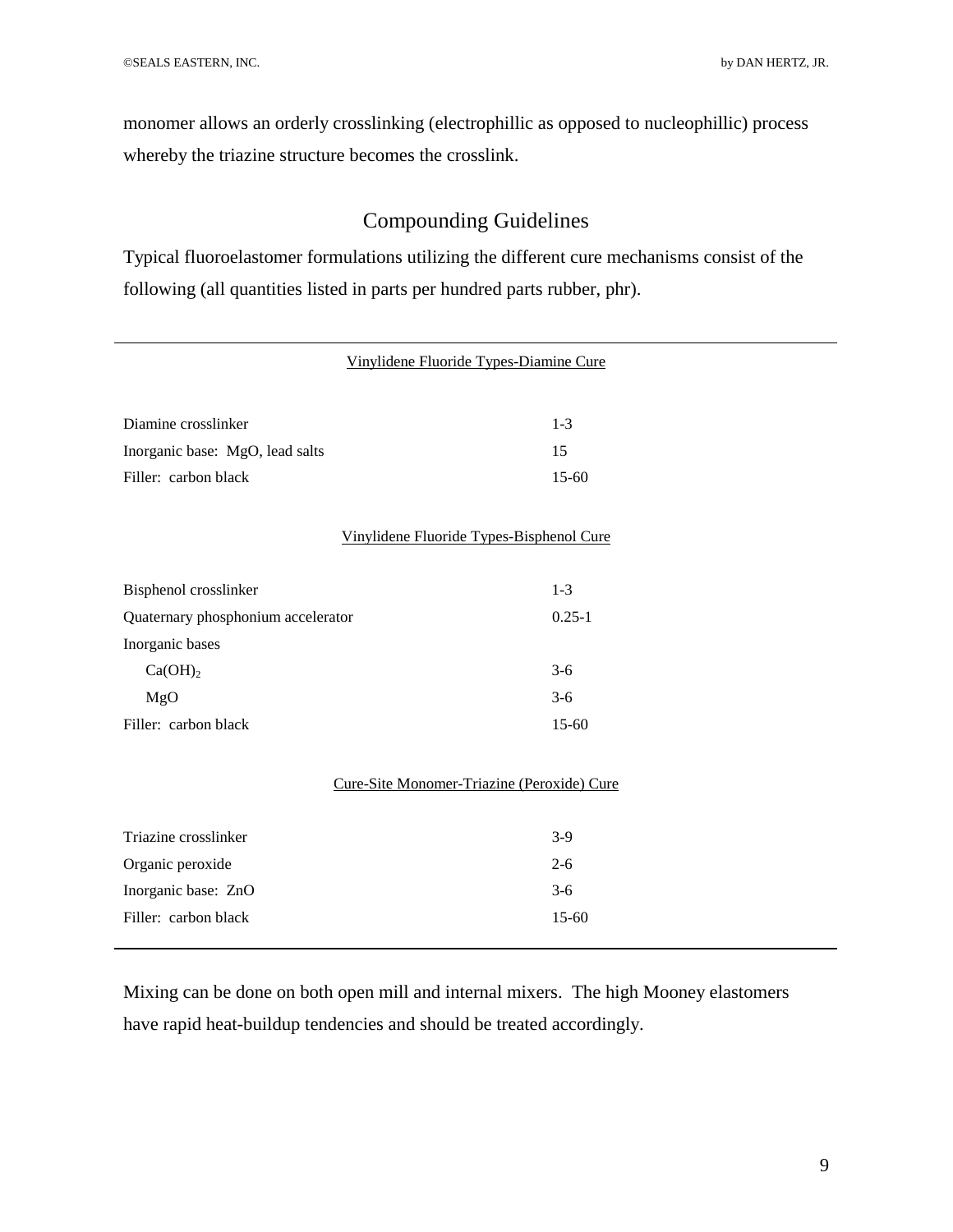Process aids, both proprietary and generic, are widely available. Typically, materials such as paraffin, low-molecular-weight polyethylene, and waxes are commonly utilized. More complex and expensive process aids are offered; however, there is no outstanding candidate. Fillers typically are the N990 thermal blacks. These blacks offer reasonable reinforcing characteristics, with the economy of higher loadings and lower attendant hardness increases. Furnace blacks ranging from N100 to N700 types are used to develop specific properties for oil-field applications. Non-black fillers should be utilized with great caution because of the rigorous environments fluoroelastomers are subject to. Briggs et al. (1) should be reviewed before considering non-black fillers. In addition, aqueous testing should be performed at the pH anticipated in actual service. Some non-black fillers and compounding ingredients are very specific in some instances to pH variation.

Plasticizers are generally ineffective due to their lack of permanence. The efficiency of a plasticizer (which must be thermodynamically soluble) is a function of the molecular weight: the lower the value, the higher the efficiency. This is also true of the plasticizer's volatility: increasing molecular weight, decreasing volatility. The 200°C postcure tends to volatilize most plasticizers during the postcure process.

## **8.6 Fluorine-Containing Elastomer Blends**

Blends of other elastomers have not proven successful due to phase incompatibility. Polyacrylate elastomers have occasionally been utilized to reduce compound costs in diamine cured formulations. These blends offer no improvements in heat or fluid resistance and, more important, they decrease critical performance.

## Aqueous and Nonaqueous Electrolytes

Hildebrand (2) in his classic text "Solubility of Nonelectrolytes" was very specific by excluding electrolytes. The concept of "likes dissolving likes", essentially elastomer compatibility is specific to nonelectrolytes. Electrolytes by definition are chemical compounds which when molten or dissolved in certain solvents, usually water, will conduct an electric current. The idea of a dissolved electrolyte and its solvent was highly controversial until the 1900's when the hydration of ions was proven indisputably. G. N.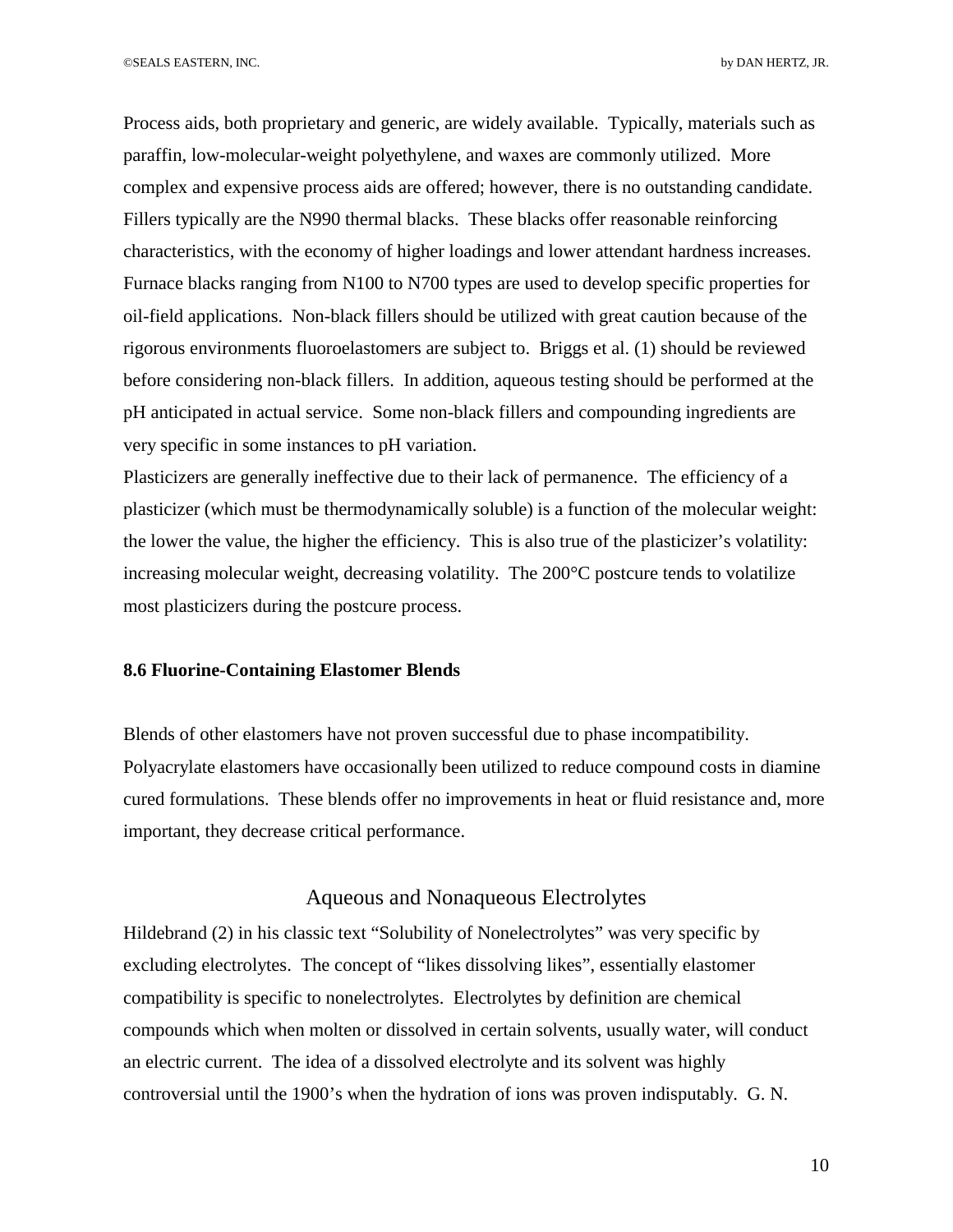©SEALS EASTERN, INC. by DAN HERTZ, JR.

Lewis in the 1920's proposed the acid-base definitions based on hydration ultimately leading to the quantum mechanical definitions summarized as: Acid (which can be a molecule, ion or nonmolecular solid), which can accept a share in a pair of electrons during a reaction. Now referred to as an electron pair acceptor or EPA. Conversely, a Base (molecule, ion or nonmolecular solid) which can donate a share in a pair of electrons during a reaction, now referred to as an electron pair donor or EPD.

The previous discussion, although tedious, is necessary to understand fluoroelastomers in the aqueous and nonaqueous electrolytes commonly encountered under the guise of engine coolants, stabilized lubricants and fluids commonly used in energy production to prevent corrosion. A chemical reaction occurs simplistically thru a gain or loss of electrons. Jensen (3) notes "all degrees of electron donation are possible, ranging from nearly zero in the case of weak (but specific) intermolecular attractions and idealized ion associations, to complete transfer of one or more electrons "(redox)". In summary, the effect on specific elastomers with a vulnerable monomer can range slow to rapid based on time-temperature relationships. The inevitable is it will occur and is predictable by the monomer chemistry whose identity does not get disguised by the polymerization process. Specific to fluoroelastomers, alkanes, fully substituted perfluoroalkanes and perfluoroalkoxy alkanes are very stable in electrolytes. Partially substituted alkanes (vinylidene fluoride-VF $_2$ ) are vulnerable to dehydrofluorination by well-defined chemistry, a path normally used in crosslinking  $VF<sub>2</sub>$  containing fluoropolymers with BPAF. Harwood (4) notes this dehydrofluorination process leaves a very weak double bond in the elastomer chain leading to backbone cleavage. He further notes much damage is done by a small amount of chain cleavage  $-1\%$  breakage reduces the degree of polymerization to 100 (from the original of 10,000 molecular weight for a fluoroelastomer). Thus, a  $VF_2$  containing fluoroelastomer should be used with caution in the aqueous and nonaqueous electrolyte environment.

#### Crosslink Vulnerability

Crosslinks, the product of vulcanization, are typically the weak links in most molded rubber products. The comments in "Crosslinking Chemistry" offer clues to long-term stability which are now summarized.

11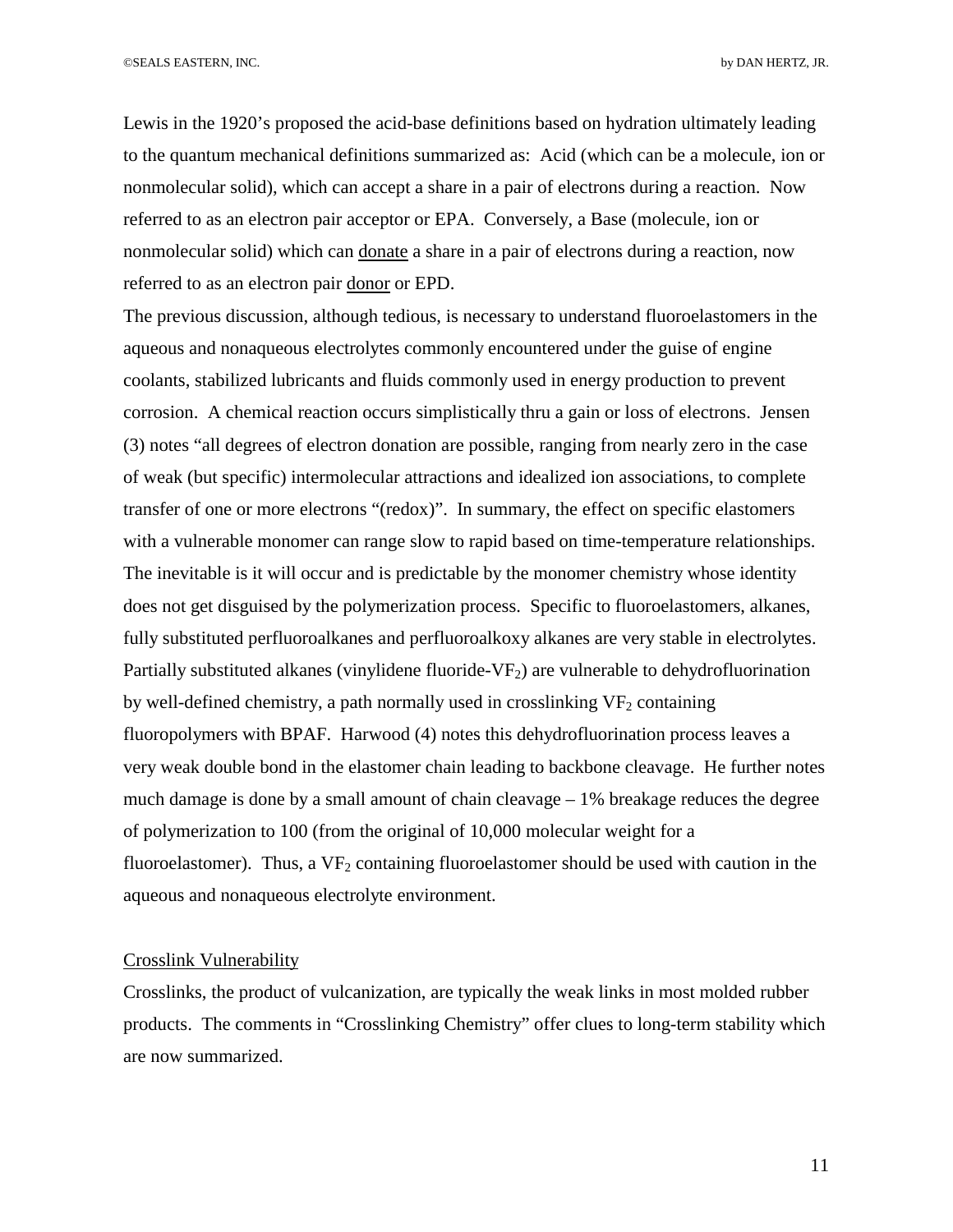Diamine Cures, still used for some dynamic applications are vulnerable to water with the diamine capable of being rehydrated leading to crosslink scission.

Dihydroxy Cures, the most widely used system is the most thermally stable. In long-term (1000 hrs +) aqueous environment, the dihydroxy oxygen (ether) linkage can cleave to create an olefin via a hydro-alkoxy-elimination leaving residual weak double bond in the backbone. Peroxide-triazine Cures, are not as thermally stable as the dihydroxy system. The triazine ring can dissociate at high temperatures but is the preferred-system for aqueous and nonaqueous electrolytes.

## Low-Temperature Properties

Fluoroelastomers in general have low temperature properties dictated by two factors: the size of the fluorine atom and the substituent fluorocarbon molecules (trifluoro and trifluoroalkoxy groups) and the various intermolecular molecular forces that come into play due to fluorine's high electronegativity.

Although the fluorine molecule is compact, a fully fluorine substituted carbon-carbon backbone (polytetrafluoroethylene) polymer is rod-like. To accommodate the larger size fluorine (as opposed to a hydrogen) the fluorines must be staggered giving the appearance of a slow spiral, a 180° turn for every 13-15 main chain carbons. This precondition eliminates any possibility of a rubbery state. The smaller hydrogen atom (ethylene, propylene, etc.), or a partially substituted alkyl (vinylidene fluoride) create room for chain (backbone) mobility. The presence of a bulky branch group (methyl, trifluoromethyl or perfluoroalkoxy) causes the polymerization to create the "random walk" chain configuration that is necessary for a "rubbery" elastomer. The reported low temperature properties of various fluoroelastomers creates much confusion, consider the data in Table I from Dupont (5).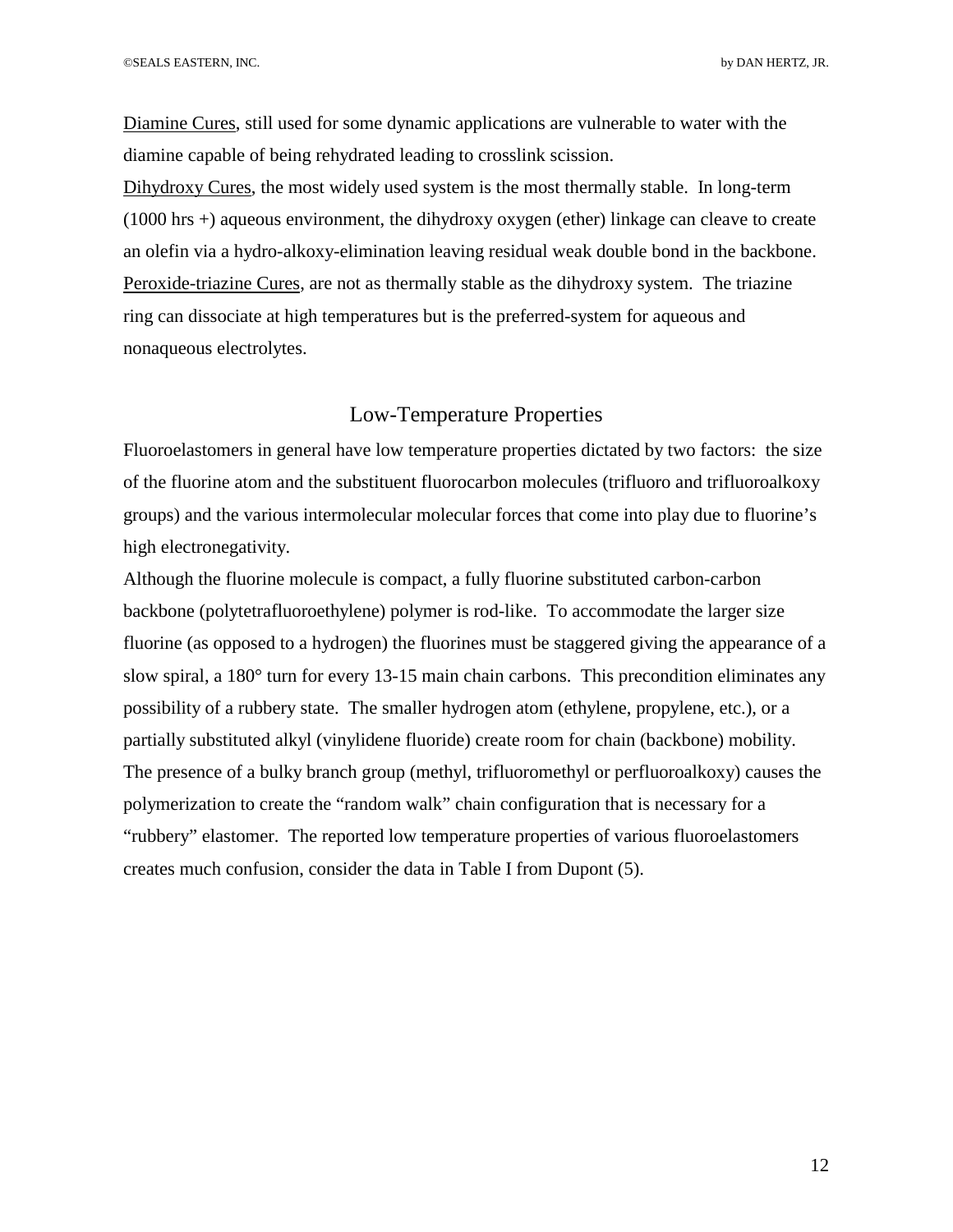|                | FKM(1)                            | FKM(2) | FKM(3) | FEPM <sup>(1)</sup> | FEPM <sup>(2)</sup> |
|----------------|-----------------------------------|--------|--------|---------------------|---------------------|
| $TR - 10 (°C)$ | $-17$                             | $-14$  | $-7$   | $+2$                | $-11$               |
| $T_{g}$ (DSC)  | $-15$                             | $-14$  | $-7$   | $+3$                | $-11$               |
| Brittle Pt.    | (ASTM D2137, Pass <sup>°</sup> C) |        |        |                     |                     |
|                | $-20$                             | $-35$  | -48    | $-58$               | $-34$               |
| (1) Copolymer  |                                   |        |        |                     |                     |

## Table I Low Temperature Properties:

(2) Terpolymer

Table I are low temperature properties without the consideration of time. Elastomers are a thermodynamic model, in actuality a legitimate physical description has to encompass the physical parameters of work (stress/strain) temperature and time. By the nature of rubber there can be no true definition of a static application – in deforming rubber, energy is stored waiting to be released. The so-called viscoelastic nature of elastomers is typically modeled with a spring to simulate the elastic force, whereby stress is in phase with the deforming force and directly proportional to strain (Hooke's Law). The viscous response (90° out of phase) modeled using a dashpot (similar to a car shock absorber) and is time-temperature dependent non-recoverable energy (a source of heat). This response of rubber to a deformation and it's subsequent elastic recovery rate can be predicted by a lab instrument referred to as a dynamic mechanical rheological thermal analyzer (DMRT). Consider now looking at two fluoroelastomer categories using DMRT: FKM Type 1 and FEPM copolymer of equivalent Shore A durometer hardness are subjected to a dynamic loading (automobile traveling at 45 mph) of 63 radians/sec or 10 Hz.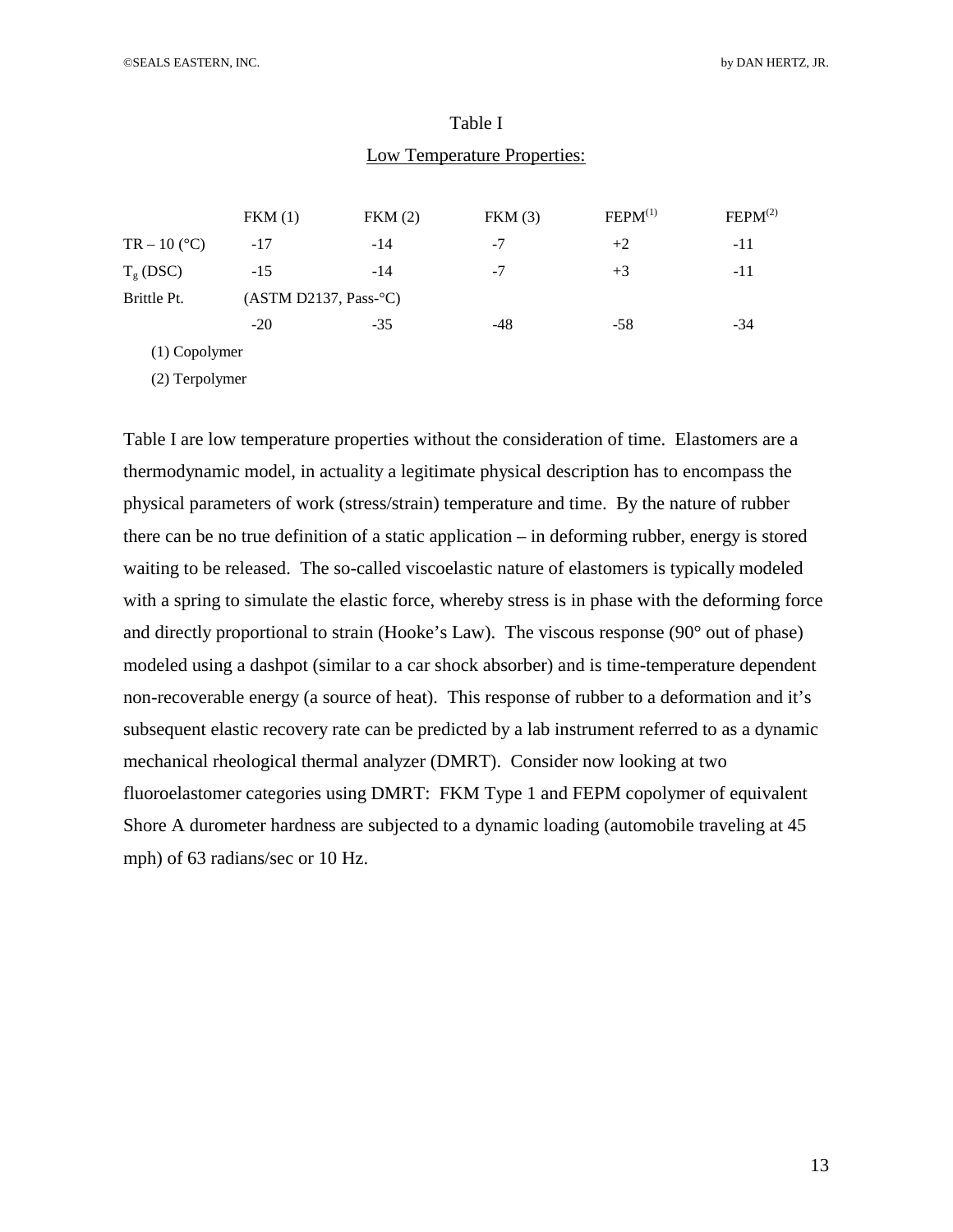|             |                 | Dynamic Data                                   |              |
|-------------|-----------------|------------------------------------------------|--------------|
|             | Fluoroelastomer | E <sup>*</sup> , Complex Dynamic Modulus (MPa) | Tan $\delta$ |
| FKM Type I  | $20^{\circ}$ C  | 18.4                                           | 0.50         |
|             | $100^{\circ}$ C | 10                                             | 0.08         |
| <b>FEPM</b> | $20^{\circ}C$   | 45.4                                           | 1.34         |
| (Copolymer) | $100^{\circ}$ C | 8.4                                            | 0.15         |

## Table II

#### **Dynamic Data**

A quick analysis of the tan δ data would suggest that the FKM Class I material has pronounced damping at 20°C and very resilient at 100°C. E\* or "apparent" engineering modulus indicates some reduction in load-bearing capabilities. FEPM copolymer data indicates very strong damping (slow elastic recovery) at 20°C as well as a pronounced reaction to lower temperature (E\*). At 100°C the complex modulus is similar to the FKM but the tan δ value indicates damping (slow elastic recovery rate).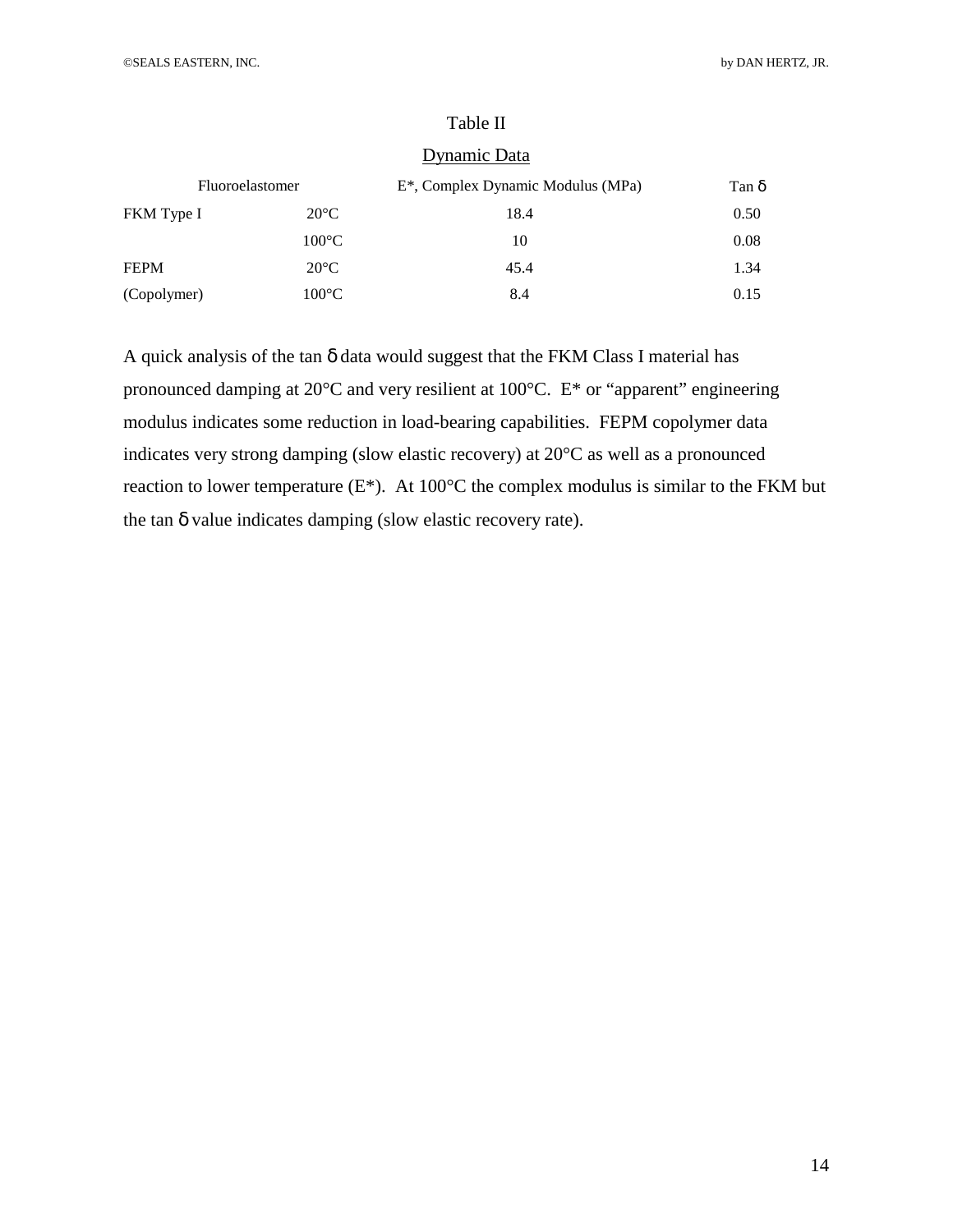DMRT data can be extremely revealing; consider now a comparison of two equal hardness fluoroelastomers after aging for 1000 hrs at 150°C in ASTM SF-105 Test Fluid (SAE 5W30 lubricant standard), FEPM copolymer of Fig. 1, and FKM Type 2 (improved lube resistance) of Fig. 2. The test data is reported in elastic shear modulus G' (G=E/3; E=Young's modulus) rather than complex modulus E\* to better indicate elastic properties at a low strain amplitude  $(0.16\%)$  and frequency (i.e. strain rate) (0.1 rad./sec) from  $-70\degree$ C to 150 $\degree$ C. This is within the so-called linear viscoelastic test region.



FKM Type 2 (Fig. 2) has a dynamic  $T_g$  of  $-20^{\circ}$ C with an initial elastic shear modulus of 2.3 MPa at 100°C. After aging it increases to 7 MPa and the  $T_g$  increases to -15°C. FEPM copolymer (Fig. 1) has a dynamic  $T_g$  of 0°C with an initial elastic modulus of 3 MPa at 100°C. After aging it decreases to 2 MPa and the  $T_g$  decreases to –5 °C. The DMRT clearly illustrates that the inhibitors in the lube oil have had a pronounced chemical effect of the FKM Type 2 elastomer. The FEPM copolymer is totally unaffected chemically and the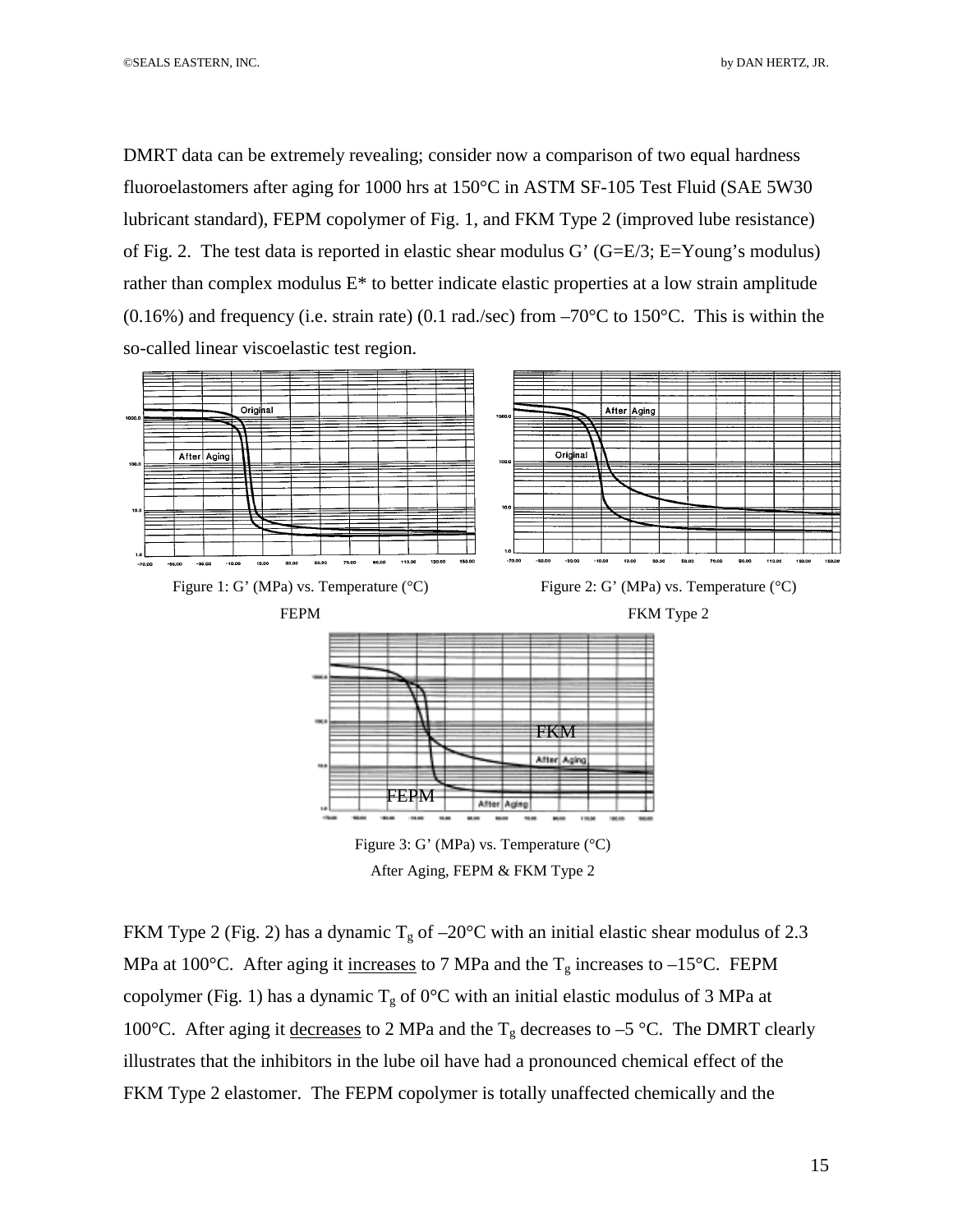hydrocarbon component of SF105 has slightly plasticized the FEPM giving some improvement in low temperature superposing Fig (1) and Fig (2) onto Fig (3) clearly illustrates why FEPM might be the better candidate for a high-performance engine lube. DMRT data, although available, is not widely utilized and Farinella's (6) paper is an excellent reference.

#### Heat Resistance and Thermal Stability

In terms of heat resistance, all of the fluoroelastomers are capable of thousands of hours of service life at 200°C. One of the FFKM elastomers has been reported by its manufacturer to be capable of service as high as 300°C. Useful service life is often strongly influenced by design and application. In terms of physical properties, the strong ionic attraction between adjacent hydrogen and fluorine atoms contributes substantially to the room-temperature strength of fluoroelastomers. A typical fluoroelastomer loses 70% of its tensile strength at 100°C, while a hydrocarbon elastomer (EPDM) loses only 50%.

Thermal stability varies within the different fluoroelastomers. The vinylidene fluoride containing elastomers are slightly less stable due to thermally induced dehydrofluorination. These elastomers should not be used in a totally confined environment. Improvements in crosslink stability have been made over the past 15 years, but the thermal stability of all crosslinking systems appears to be lower than that of the corresponding elastomer.